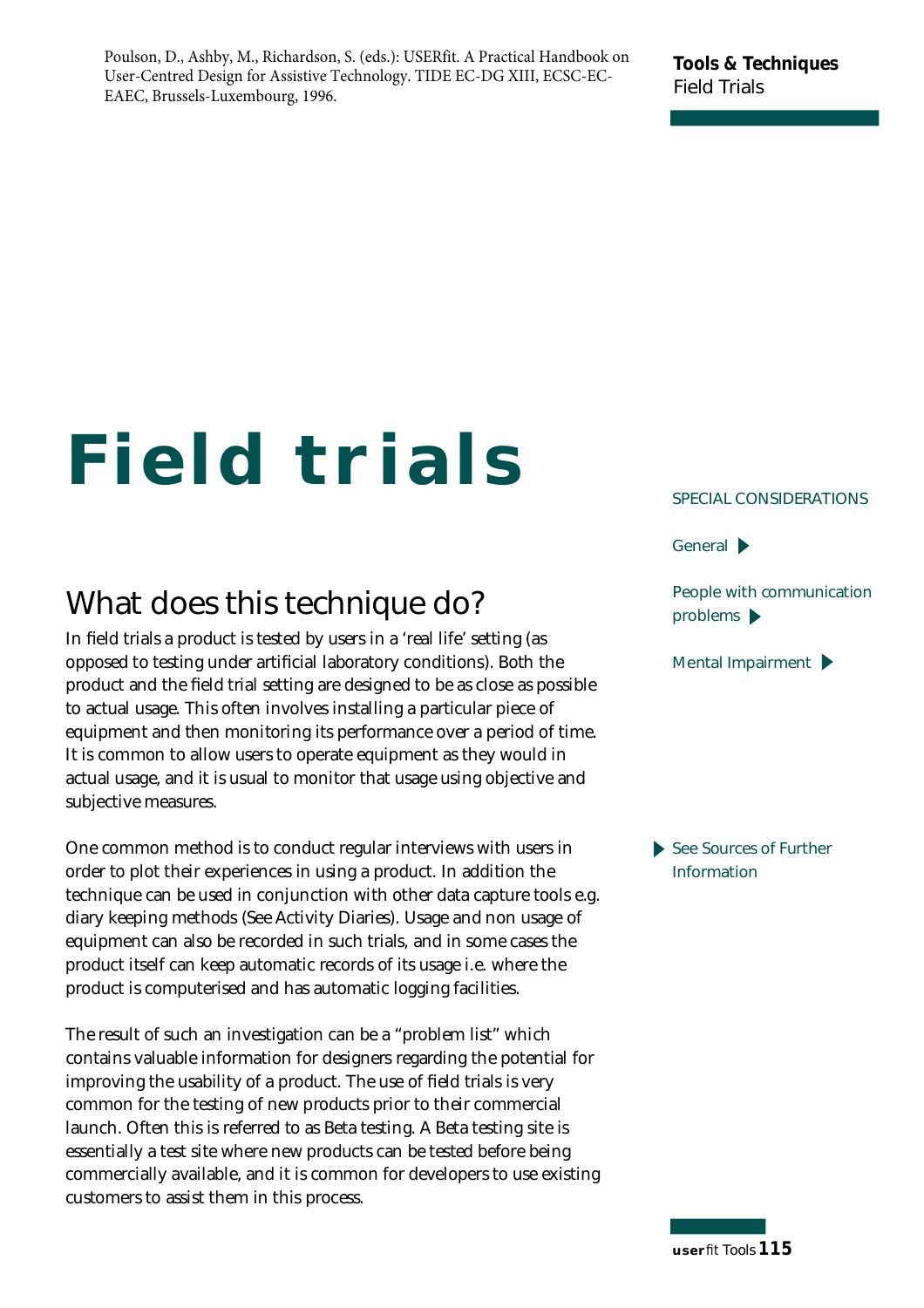The rationale behind Beta testing is that often it is only possible to identify certain problems by testing equipment in realistic settings approximating actual usage. Consequently by allowing 'friendly' organisations or individuals to use new products prior to actual release, potentially expensive mistakes can be identified and rectified. In addition, the use of field trials has good face validity as, unlike laboratory–based user trials, field trials are not conducted in artificial settings. Products are used in the context of the whole environment in which they have to work in and many practical difficulties that would not be apparent in controlled settings can be revealed. Products often interact with their environment in ways which cannot be anticipated in advance, and can therefore be missed if only controlled user trials (See User Trials) are performed.

It is difficult to make explicit recommendations about the design of field trials. To a large extent this will depend on the complexity of a particular p roduct and the nature of the anticipated user population. Some p roducts need to be used extensively before users become accomplished users and the full range of usage is achieved, whilst for other products very short trials are all that are needed. Often this can only be determined by trial and error, and by monitoring a particular trial to see whether there are changes still taking place in user performance over a period of time. Once usage appears to have stabilised for a new product, then the trial is complete.

### **When to use it**

Field trials are normally applied when a final prototype is available, or a complete product is to be evaluated. Because of the relative time and expense of running a field trials it is not common to use them in the early stages of product development, but rather to use them for evaluation purposes.

### **What resources are needed?**

Compared with other techniques, field trials are resource intensive as the performance of a product needs to be examined over an extended period. Resources to conduct regular interviews with end users are also usually needed to gain maximal benefit, and the approach is very expensive to apply when large numbers of users are involved. However good results can be obtained from field trials with as few as four participants, and even field trials with single users are also of some value.

The duration of a field trial is a factor which needs to be given careful consideration. No detailed recommendation can be give as it will depend

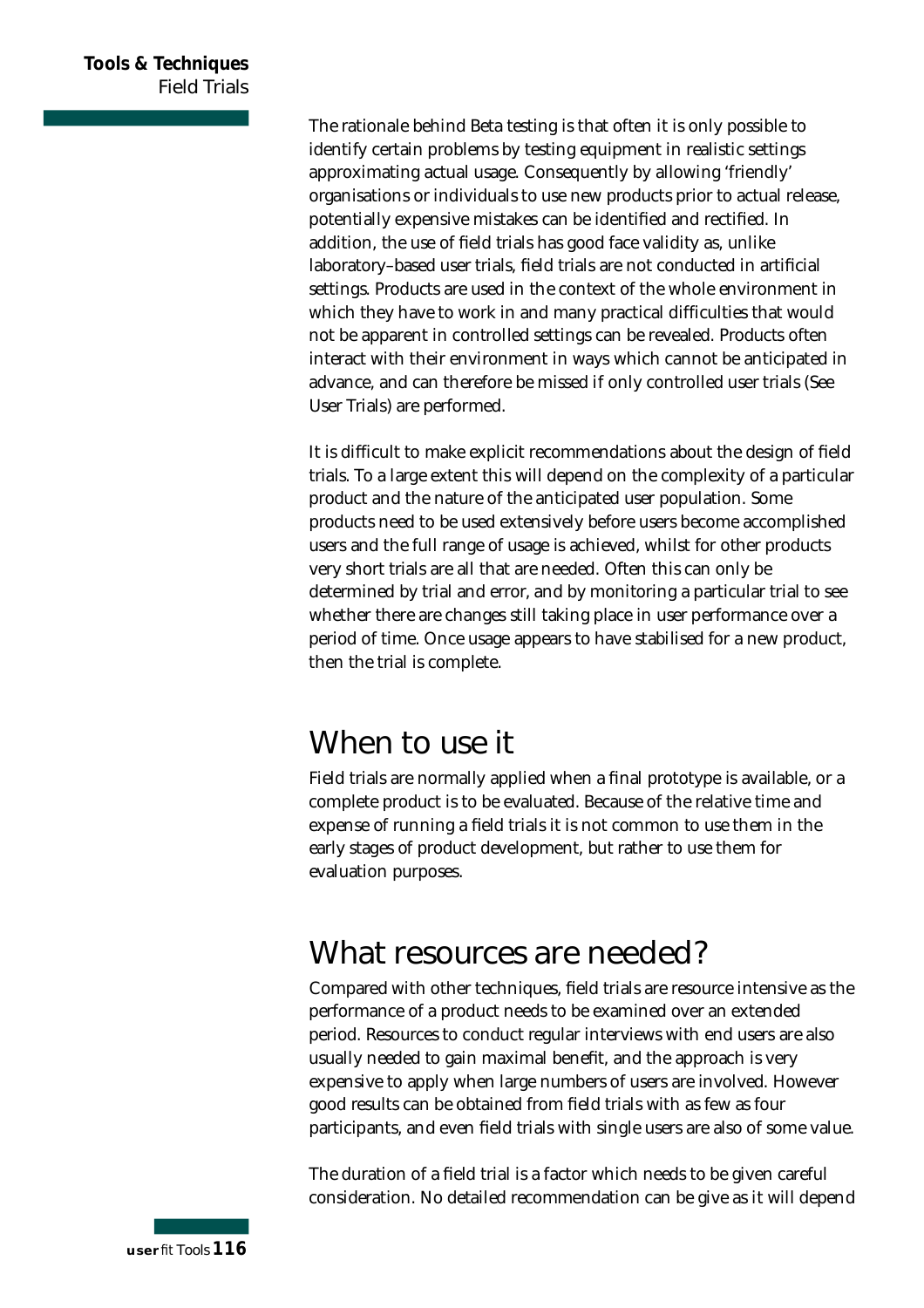largely on the complexity of the product being investigated. What can be said, however, is that trials should be conducted until usage settles down into a regular pattern, and the user is confident that they know how to use the product. For some simple products this can be a short as a few hours, whilst for other more complex systems days or months might be needed. Some flexibility is needed in planning field trial duration. For example, if during a field trial it quickly becomes obvious that a product has fundamental flaws then product redesign clearly needs to be addressed. It is reasonable in those circumstances to draw the field trial to a close prematurely and so avoid wasting resources on an extensive study. Following redesign, a further field trial could then be conducted.

Field trials are inherently less controlled than laboratory–based trials, but often some degree of control can be attempted to allow a combination of activities to be observed. One common approach is to allow subjects periods of time when they can use the product freely and as they see fit, this is then interspersed with periods when they are require to perform specific tasks or activities. This allows some control of the tasks to be performed which means that information can also be gained on infrequent activities which might otherwise not be observed.

The costs of using the field trial approach will vary with the number of subjects to be tested and the length of time given to the investigation. Field trials also need resources for analysis purposes, and again the resources needed for analysis may also vary considerably with the kind of measures used and with the degree of detail recorded.

Automatic data logging can produce a great deal of information which is time consuming to summarise, and in addition it can be time consuming to report the results of regular interviews and usage diaries. As with other techniques, it is important to give some attention to the analysis of results when defining a field trial, and a good rule of thumb is to ensure that data captured can be easily summarised. Where possible simple multiple choice or yes/no answers to questions should be considered which allow material to be summarised simply and quickly. For many investigations it may be sufficient to generate a simple list of p roblems and suggested improvements. As with other forms of investigation, pilot studies will help in defining exactly what should be investigated and how analysis should be conducted.

### **Who can use it**

Field trials can be used by a variety of developers. To gain the optimal amount of information from field trials some skill is needed in the setting-up of the procedure as using a product over a trial period is not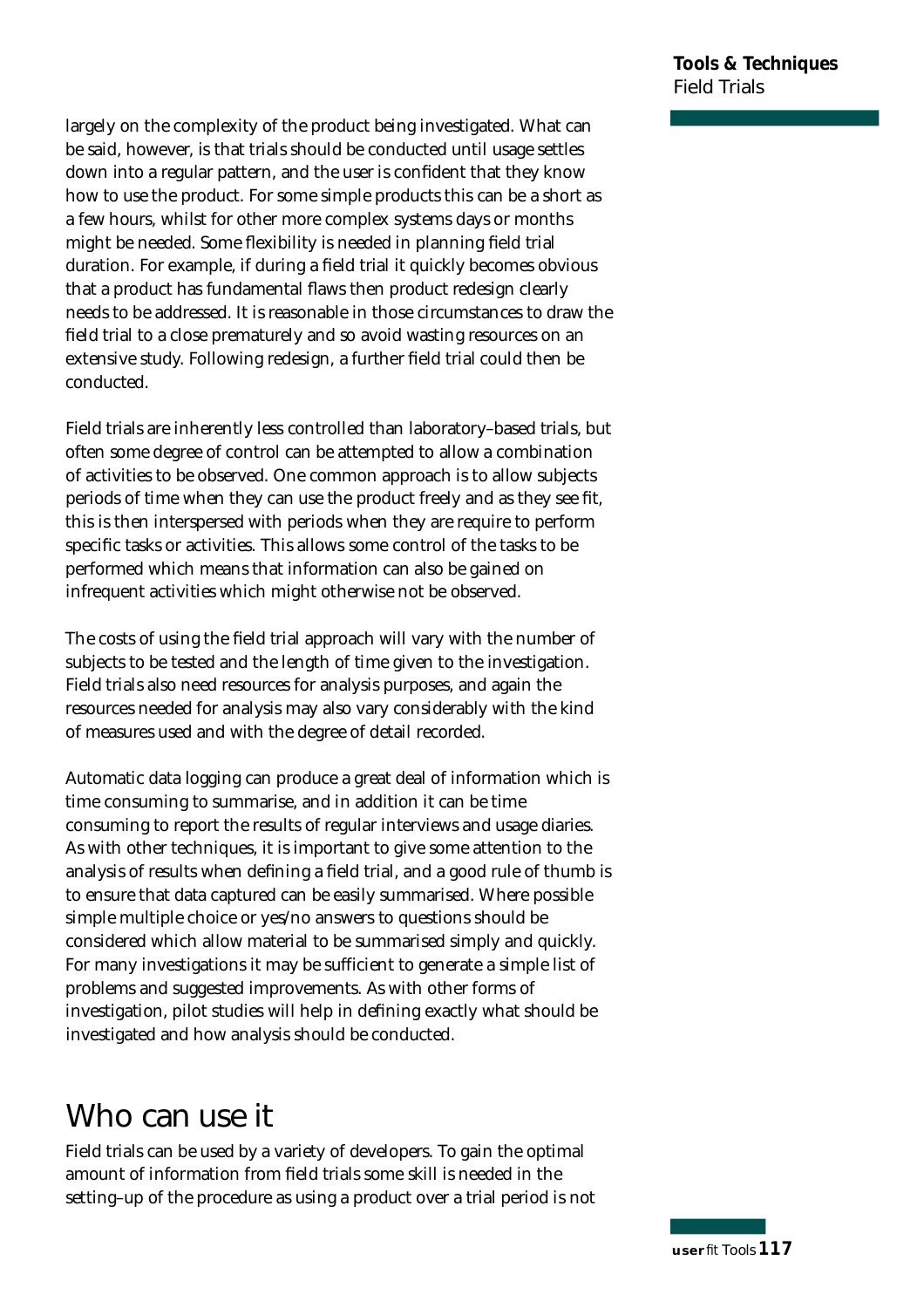the same as actual usage. In addition it can be useful to complement the data captured by using other techniques, and some experience in performing user trials, designing questionnaires and conducting interviews will be useful (See User Trials, Interviews and Questionnaires).

### **The informants, who are they**

### **Users, actual or potential**

End users of the product under consideration are potentially the most informative participants in trials like this. Their perspective on the day-to-day usage of the product will be unique and therefore invaluable. However developers/testers should be very clear about what kind of previous experience of the same or similar products the participants should have. Users may be recruited through user organisations or by contacting schools or institutions in the area.

#### **Other Parties**

Many products within rehabilitation technology require that persons other than end users themselves interact with the system (e.g. carers; members of the family etc.). It is not unusual for products to have an effect on the quality of life of these other people and so it is valid to obtain their views when conducting a field trial. Many of the benefits of a product may be in supporting other people such as carers, for example with the use of hoists or communication aids, and where possible the views of all those who regularly interact with the user in the trial environment should be taken into account.

#### **Selection of users**

Although the ideal is to let a "representative sample" of the user population test the equipment, this is often difficult and prohibitively expensive to apply. After defining the user population, (for example by using the results of the User Analysis summation tool) the testers should decide whether to approach the extremes of the distribution (best case worst case) or the mode (the typical case).

### **Special considerations**

#### **General**

Field trials do require a considerable degree of effort and involvement on the behalf of users. Equipment may have to be installed in a person's home which has practical implications. There are a number of issues

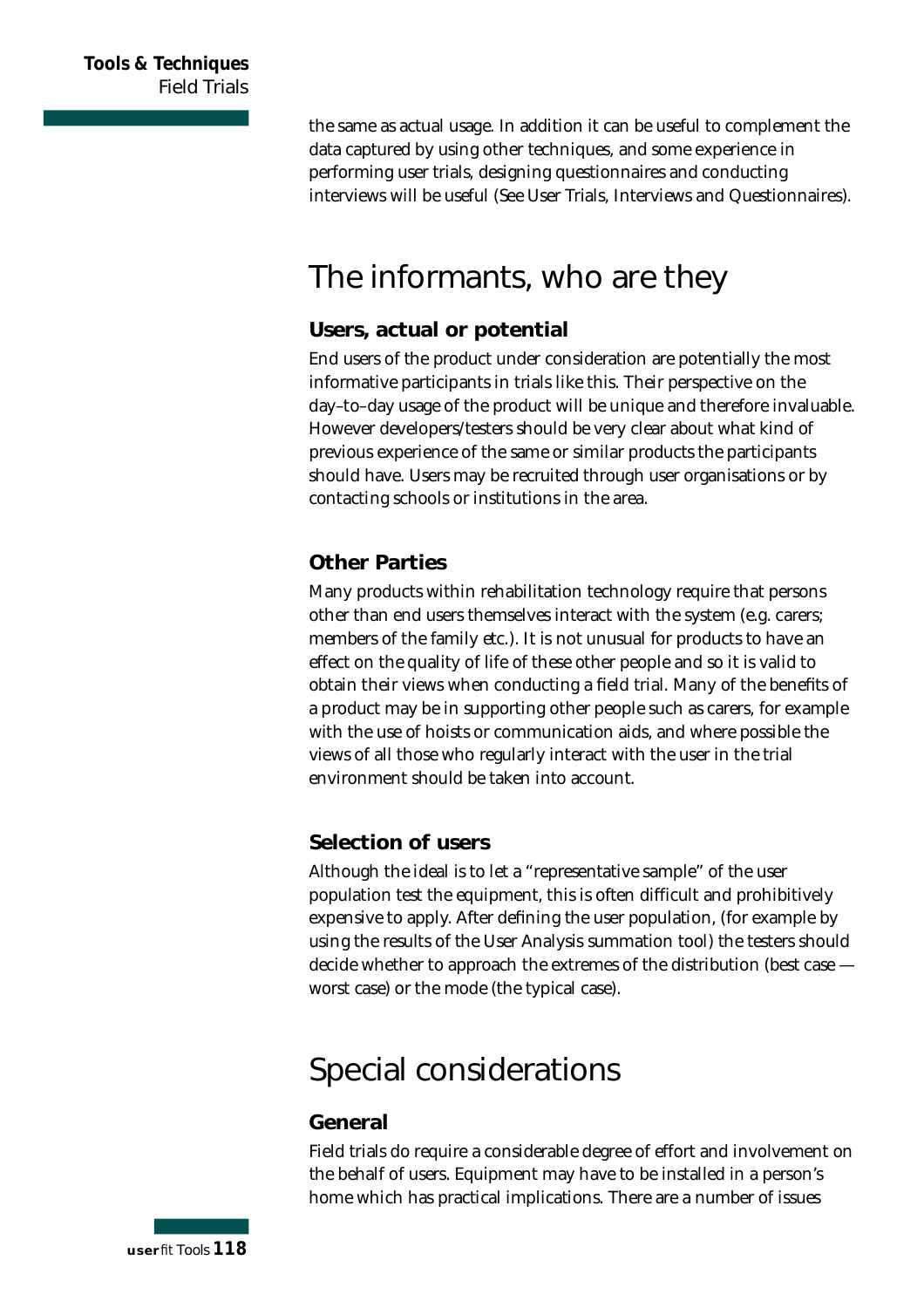relating to the use of field trials which need careful consideration before a trial is organised.

One of the most significant of these issues is a moral concern, in that some consideration needs to be made of how long a product's use will be supported by a developer, and what will happen to the equipment after a trial is concluded. Where a product improves the value of a person's life considerably, there are ethical questions as to whether it should be removed after a trial has been completed, thereby returning the individual back to their original state. In addition there are questions as to how long a product may need to be supported by developers after a formal trial has been concluded.

For field trials to be successful it is also important that users can obtain adequate support in the event of problems. Often this can mean ensuring that there is a helpline to assist in queries about usage, but in addition it can also mean ensuring that a product can be repaired quickly. Poor reliability of equipment can seriously affect the outcome of any trial and it may be difficult for users to separate out the different elements of the "product offering" when making an evaluation. Thus in a field trial it is important to try and test a product and all of the other elements which will make up that product's offering, which includes amongst other things: the quality of any training and instructional material, and user support in the event of queries and/or product failure.

Where a product has to be installed in the home of a user particular care is needed to ensure that installation causes a minimal disruption to the home, and that furnishings are returned to an acceptable state. With some disability groups it may be better to arrange for installation to take place when the person is not present. This should be discussed with the participants in the study.

Participating in a field trial requires interest and motivation on behalf of users. One should be aware that many disabled people may not be motivated to participate in these kinds of exercises. On the other hand there are numerous examples of disabled people finding this kind of activity very stimulating and interesting. However, it should be remembered that the users agreeing to take place in a field trial may not be typical of the population of disabled users, and in addition that their attitudes to the trial may not be independent of the testing situation.

The very act of conducting a field trial can have effects on participants which can colour the results of such trials. For example participants may find the attention they receive by taking part in a trial to be motivating in itself, and as a consequence may aim to please the investigators. Some types of product may also have symbolic value to users which is independent of the utility of that technology. For example a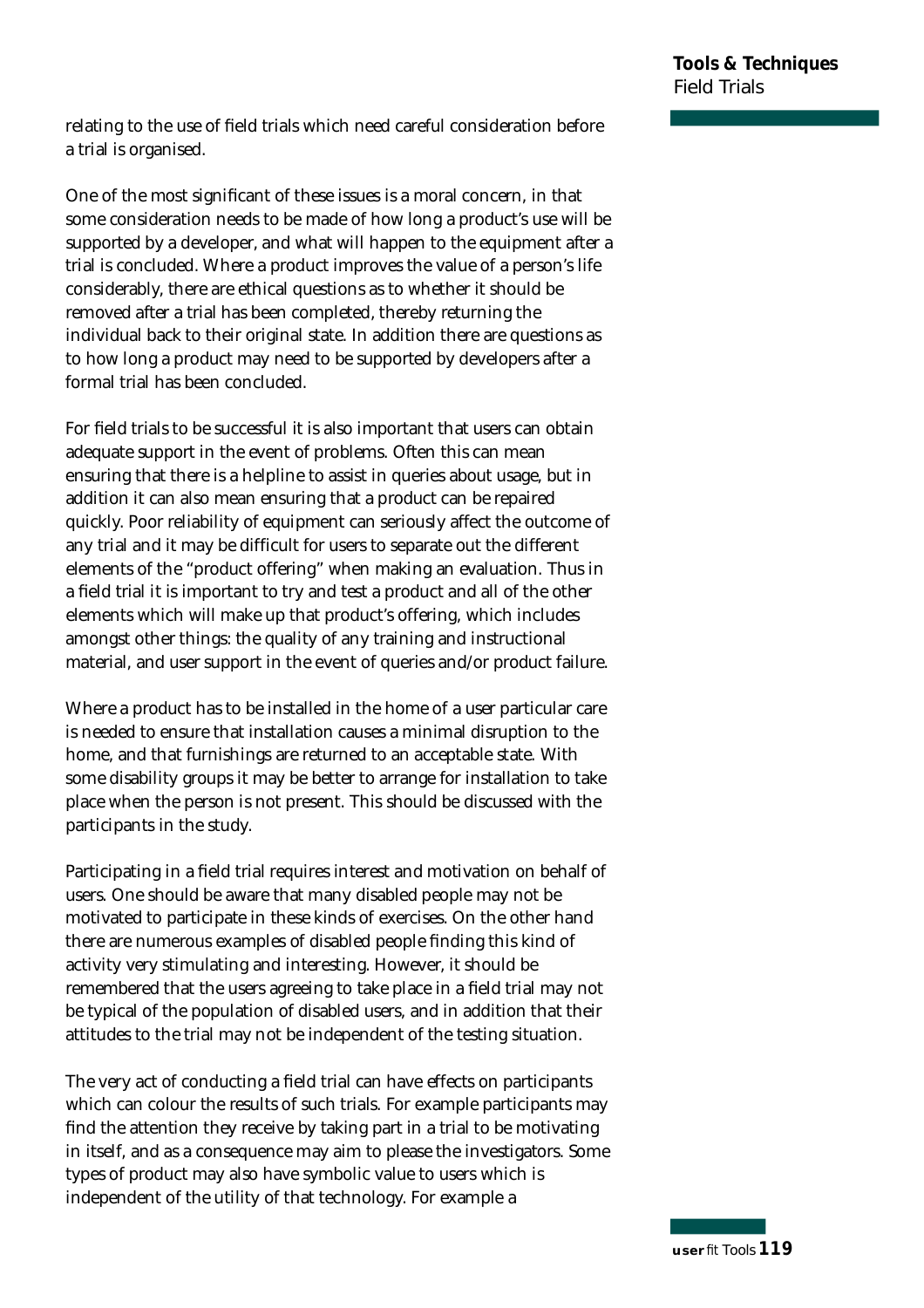#### **Tools & Techniques Field Trials**

computerised product may be desired by a young disabled person, as technology is associated with progress, and that having such technology can give messages to others about their status. It is difficult to eliminate these potential sources of bias, but careful interviewing can help. In addition many of these sources of bias are likely to be short term, which are less significant when extended trials take place.

One should be aware that many field trials will reveal serious problems with a product to the extent that particular tasks may not be possible to p erform. This may lead to a situation were the user is constantly confronted with his/her disability, and as a result may find the experience demoralising. This must be avoided and it is important that the user's self esteem is not affected by his or her eventual lack of ability to operate the device. For this reason it is important to emphasise in any instructions to users that it is the product rather than the user which is being evaluated.

As with many other forms of investigation there can be particular p roblems in conducting field trials with certain disability groups, as the health of some potential participants can create problems for the planning and operation of such trials. This is a particular problem when the medical condition of intended users is variable. If end users have a medical condition which varies in severity, this can make it difficult to ensure that the periods covered by the investigation are representative of the user's capabilities, and that their use of a particular product is not being unduly influenced by their medical condition. In many cases the investigator needs to be flexible regarding the time scales of the investigation, and in some cases trials may have to be suspended until a user recovers from a temporary deterioration in their condition. When dealing with the frail elderly or patients with terminal conditions it should also be accepted that some participants may not survive the investigation period.

#### **People with communication problems**

People with communication problems may have difficulty reporting their concerns about a product, and in these cases more objective measures may be needed e.g. direct observation. In addition it can be useful to elicit the opinions of any other parties present, including carers and members of the user's family, and where necessary get them to act as the intermediary for the user in their communications.

### **Mental impairment**

Many people with mental impairment can participate in field trials if they are properly motivated, and the trials are carefully designed not to create anxiety or be threatening. With such participants extended field

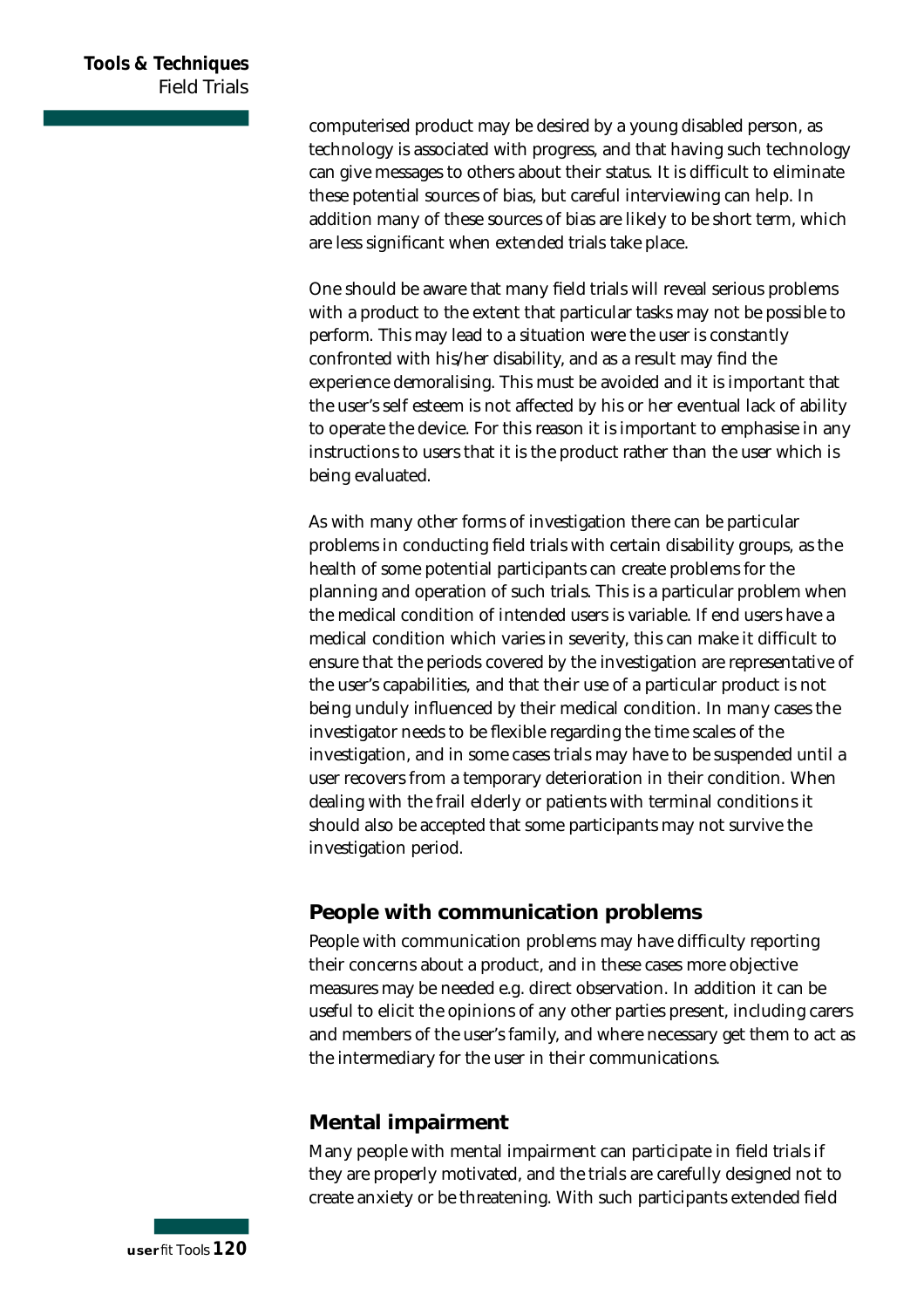trials may be needed however, as it may take them a significant time to become familiar with a new product. Again the views of relatives and carers may be particularly relevant in recording the impressions gained.

### **Procedure**

### **Planning**

Decisions need to be made regarding the numbers of users to involve in a trial and the duration of a trial. Often these decisions are based upon the practical constraints of project time scales and resources, but where possible attempts should be made to run trials for a reasonable period. For very simple products field trials of a few days (or even hours) duration can be acceptable, whilst for more complex systems periods of several months might be more appropriate. There are no strict guidelines to follow and judgement is required in order to decide on an appropriate trial period. One approach which can be followed is to arrange trials on a flexible basis, where a provisional trial period is set, but actual experience determines when the trial is drawn to a close.

The appropriate number of users is another issue which needs resolving in the planning phase. Having at least four participants is advisable, as this reduces the chances of having atypical responses (as well as coping with the withdrawal of a particular subject for whatever reason). If the responses of the different participants differ considerably during the trial this is an indication that there is likely to be a large variation in the way that the population will respond to the equipment, and the trials may have to be extended to include more subjects. If however all subjects respond in a similar way then this is a reasonable indication that one can be confident about the results of the trial being representative, and that more subjects are not needed.

During the planning phase decisions also need to be made regarding data capture during the trials and any analysis that may be required. For many field trials it can be sufficient to conduct interviews with the users (and other relevant parties) at regular intervals, noting what users have used the product for and any particular problems they have had. During such interviews it can also be valuable for investigators to ask users to demonstrate their use of the product, and users can be given specific activities to perform, very much in the same way as in user trials.

Decisions also need to be made regarding the extent to which users should be encouraged to use the product in the trial, or whether they should be allowed to decide not to use the product. It is useful to know that end users will not elect to use a product when they have a choice, but it is also important to tease out the reasons for non use, which may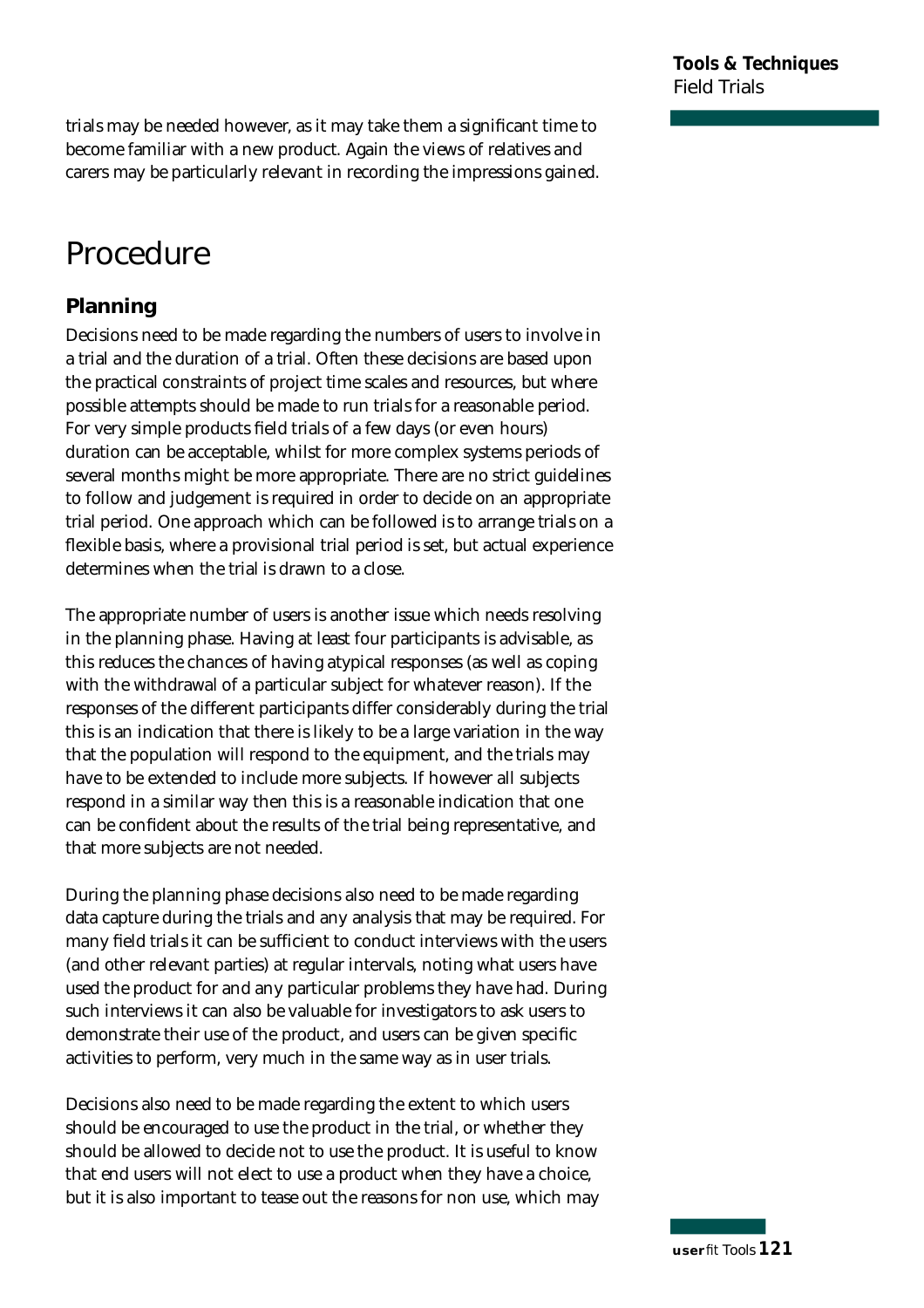have little to do with the actual quality of the product.

One solution is to encourage active usage at the beginning of the trial, and to ensure that users have been adequately trained, but then to allow users to decide for themselves whether or not to continue usage. This requires some sensitivity on the part of the investigator however, as it can be easy to give messages to users that they are to blame for not using the product, and in some way "ruining" the trial. To some extent this effect can be minimised by having set periods where users are asked to perform specific activities with the equipment, so that all parties concerned are happy that some empirical data on usage has been obtained. However in a field trial is important to remember that knowing about non use can be as important as usage information, and that emphasis needs to be placed on the fact that it is the product rather than the person that is being evaluated. Under these circumstances non use is a failure of the product rather than of the person.

In planning one also needs to consider what will happen at the end of the trials, and as has been indicated earlier there are moral and ethical issues which need to be considered. Where possible it is recommended that participants in trials be allowed to keep the equipment they have been using, and that if possible its continued use should be supported by developers just as a commercially available product would be.

#### **Running the Trials**

Planning the trial should also include setting a timetable for the implementation of the equipment and, where appropriate, for the removal of the equipment after the trial. It is often valuable to establish a liaison or contact person who is responsible for ensuring the trial p roceeds smoothly, and is the point of contact for any user queries or p roblems with the equipment. In planning a field trial is important to realise that what is effectively being put on trial is not just a product, but all of the other attributes which influence how a product is perceived. This includes the quality of any installation, user training, instructional material, maintenance and up–keep etc.

It is therefore important to ensure that these issues are considered in detail, and where possible the support aspects should be as close to anticipated usage as possible. However trials are not identical to the conditions of eventual usage, and the products under test may also differ from those intended for production. For example, prototypes may be less reliable than final products, or differ in some other ways. It can therefore be a good idea to provide a higher level of support than would be anticipated in actual usage, and one option is to have a helpline manned at all times which can answer queries and ensure that equipment is quickly repaired if it fails. Such a helpline can also be more proactive in

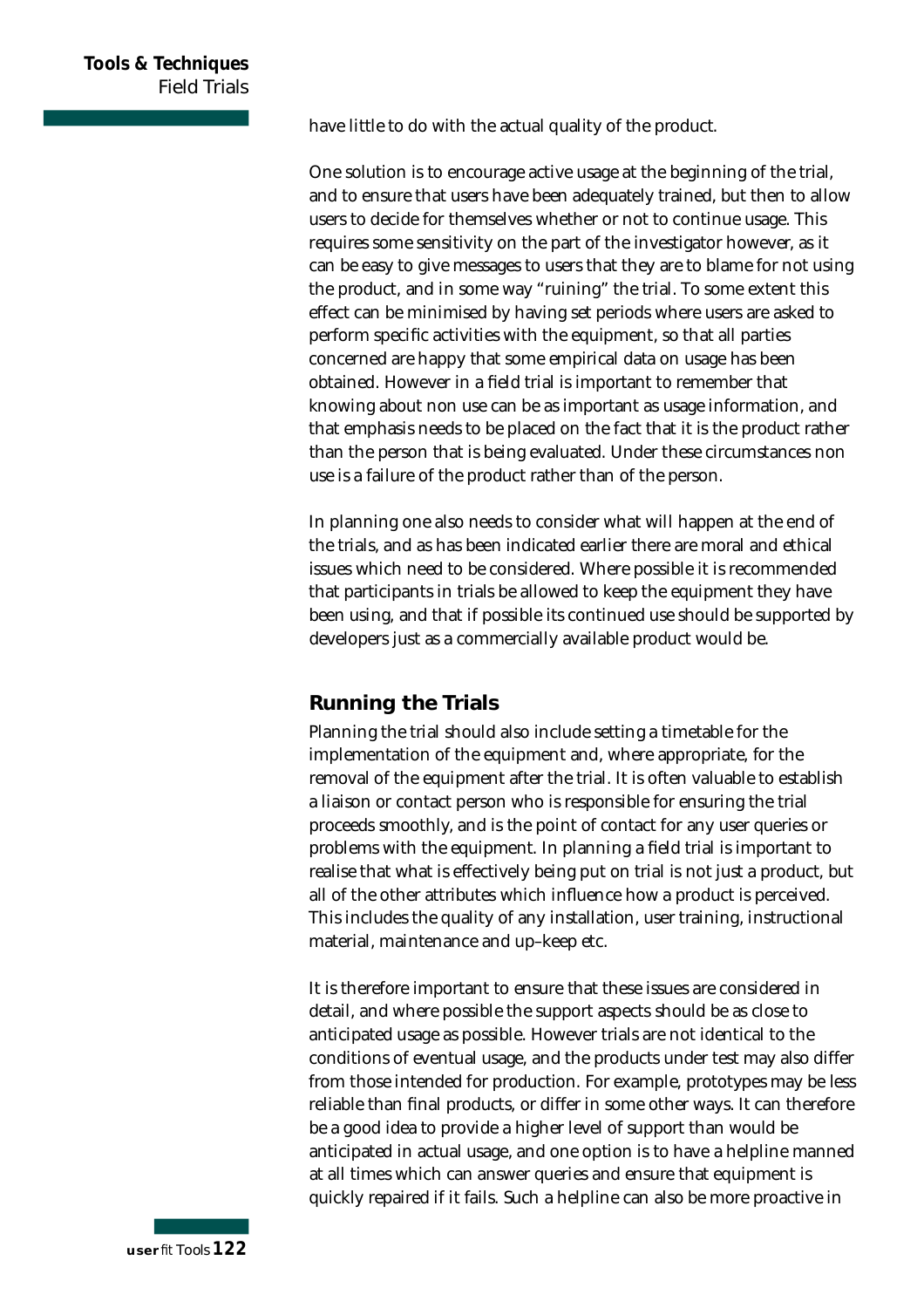some cases, where helpline staff conduct regular interviews with users.

In addition to ensuring that there is adequate support for users if there are problems with the equipment, it is also important to ensure that information regarding the use of the product is obtained at regular intervals. The choice of data capture methods will vary considerably depending on the attributes of the users, and may include the use of activity diaries, regular interviews, and in other cases, direct observation.

### **Analysis**

Field trials provide a rich source of information about how a product is likely to operate in the real world, but conversely data can be difficult to interpret as a result of this complexity. One way to assist analysis is to use relatively simple reporting forms for problems with usage of equipment, in conjunction with simple interviews and/or questionnaires that can be readily summarised. However it is important not to over simplify analysis of field trial material, and it can be very useful to periodically conduct extensive interviews with participants in order to summarise the problems experienced in use and any improvements that would be needed.

Another technique that can be used in many cases is to bring together participants in a field trial to discuss their experiences collectively. This can be a useful way of summarising the impressions of a number of users and can also provide new insights as to possible improvements to the product that may be needed (see Group Discussions).

### **Sources of Further Information <**

Fast (1991) reports the use of field trials to evaluate a new telephone system, which involved videotaping users' interactions with the system at sites such as shopping malls and airports. Field trials were also reported as being a central component of the evaluation strategy adapted by the ASHoRED pilot project in the TIDE programme (Poulson and Richardson 1994). In this study smart home technology was installed in the home of an elderly and visually impaired couple and monitored over a three-month period. Evaluation consisted of direct observation coupled with regular interviews with end users. Field trials were one part of the overall evaluation strategy which also included user trials, group discussions and expert opinion.

Buhler and Schmidt (1993) describes the work of a rehabilitation centre for motor impairments and illustrates this with case studies. The approach used promotes rapid prototyping and testing of technology with users. One product described was an innovative product, and in